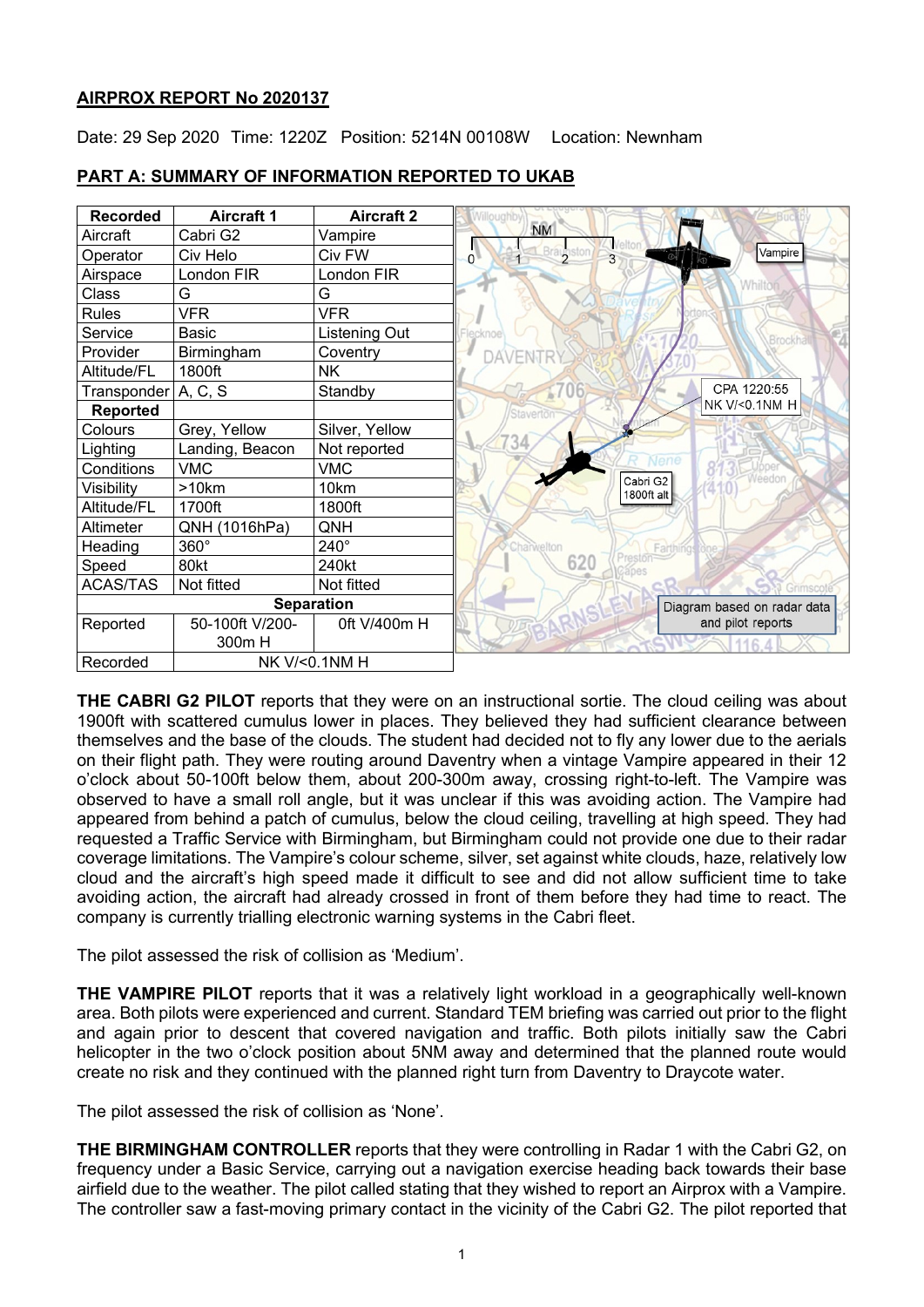they were in the Daventry reservoir area at 1700ft and the Vampire passed left-to-right about 500m ahead of them at the same altitude.

# **Factual Background**

The weather at Birmingham was recorded as follows:

METAR EGBB 291150Z VRB03KT 9999 SCT029 15/08 Q1016

#### **Analysis and Investigation**

#### **Birmingham Investigation Report**

The Cabri G2 was receiving a Basic Service with Birmingham radar. The Cabri G2 pilot stated that they wished to report an Airprox. Figures 1 and 2 show the Cabri G2 (squawk 0402) passing a contact with no transponder information available. The controller took the Airprox details and informed the Cabri G2 pilot that they will file a report and that the pilot will need to file an Airprox report when they land. The second aircraft was believed to be a Vampire aircraft.









### **UKAB Secretariat**

The Cabri G2 and Vampire pilots shared an equal responsibility for collision avoidance and not to operate in such proximity to other aircraft as to create a collision hazard. $^\text{1}$  $^\text{1}$  $^\text{1}$  If the incident geometry is considered as head-on or nearly so then both pilots were required to turn to the right. $^{\text{2}}$  $^{\text{2}}$  $^{\text{2}}$ 

### **Summary**

An Airprox was reported when a Cabri G2 and a Vampire flew into proximity at Newnham at 1220Z on Tuesday 29<sup>th</sup> September 2020. Both pilots were operating under VFR in VMC, the Cabri G2 pilot in receipt of a Basic Service from Birmingham and the Vampire pilot listening out on the Coventry frequency.

<span id="page-1-0"></span><sup>1</sup> SERA.3205 Proximity.

<span id="page-1-1"></span><sup>2</sup> SERA.3210 Right-of-way (c)(1) Approaching head-on.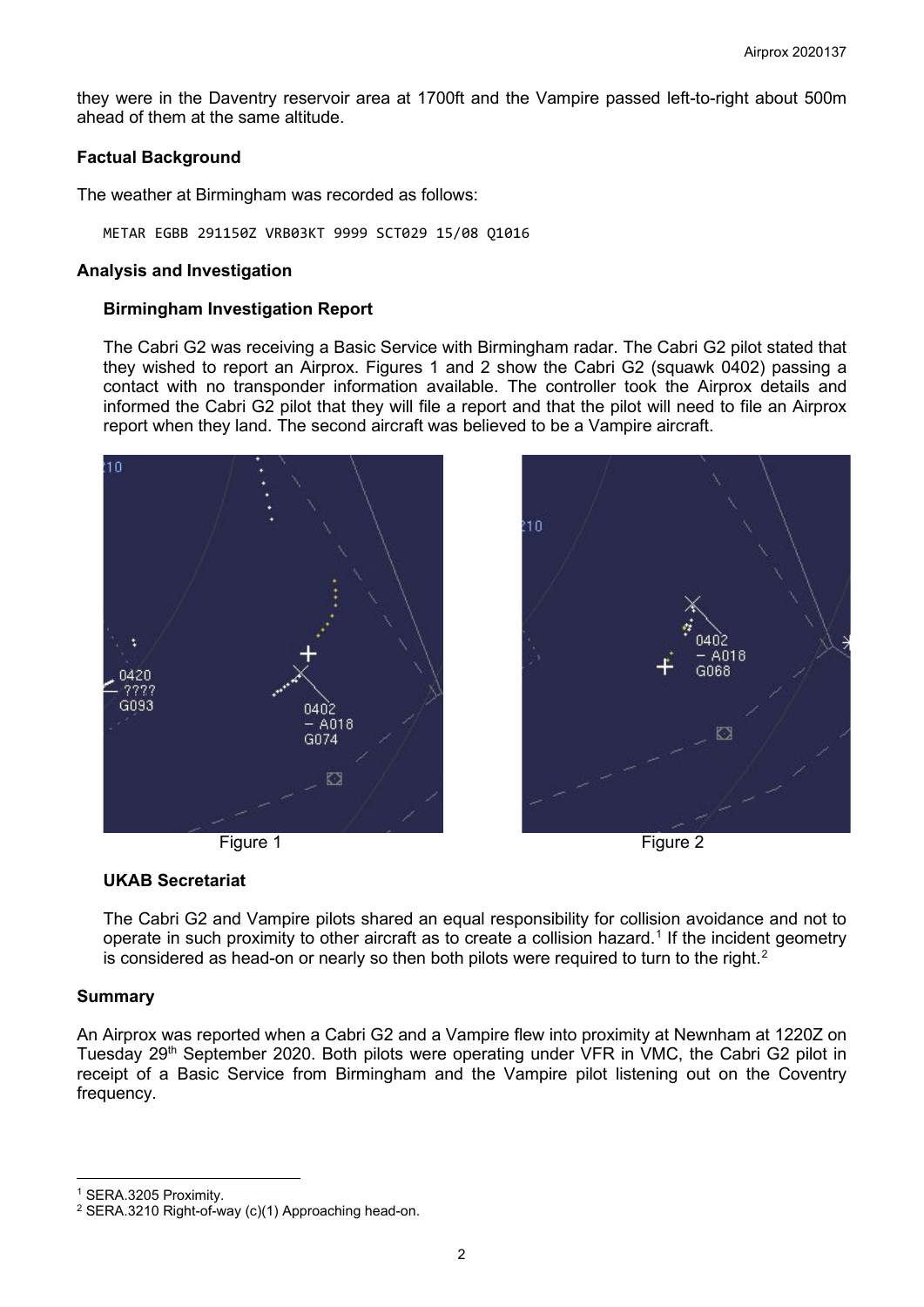# **PART B: SUMMARY OF THE BOARD'S DISCUSSIONS**

Information available consisted of reports from both pilots, radar photographs/video recordings, reports from the air traffic controllers involved and reports from the appropriate operating authorities. Relevant contributory factors mentioned during the Board's discussions are highlighted within the text in bold, with the numbers referring to the Contributory Factors table displayed in Part C.

Due to the exceptional circumstances presented by the coronavirus pandemic, this incident was assessed as part of a 'virtual' UK Airprox Board meeting where members provided a combination of written contributions and dial-in/VTC comments.

The Board began with the actions of the Vampire pilot. The Vampire pilot reported that they had carried out a suitable pre-flight briefing and included Threat Error management (TEM) in the briefing. As the Vampire pilot reported seeing the Cabri at 5 NM range Board members opined that their TEM should be adapted to provide a greater safety margin for operations involving a high-performance aircraft in Class G airspace (**CF4**). Additionally, members agreed that there was sufficient time to have altered their course early enough to provide a suitable separation between the aircraft which would have allowed for any sudden changes in heading or height from the Cabri (**CF1, 3, 5 & 12**). The Vampire pilot reported an Indicated Air Speed (IAS) of 240kts, members said that at that speed, and with the associated increased closure rate between aircraft, it would have been prudent for the Vampire pilot to have been in communication with an Air Traffic unit that could provide a radar service (**CF7 & 8**). The Vampire pilot also had their transponder selected to standby; any aircraft that is fitted with a transponder must always have it selected on during flight (**CF3 & 6**).

The Board then turned to the actions of the Cabri pilot. They had requested a Traffic Service, but Birmingham had only been able to provide a Basic Service due to the Cabri's height, because of this, and the Vampire not transponding, they did not receive any Traffic Information from the Birmingham controller (**CF9**). The low cloud and the silver colour of the Vampire served to mask the Vampire from the Cabri pilot and they saw the Vampire too late to carry out any avoiding action (**CF11**).

Next the Board looked at the actions of the Birmingham controller. They had been unable to provide a Traffic Service, as requested by the Cabri pilot (**CF2**), but had provided the Cabri pilot with a Basic Service. A Basic Service does not require the controller to monitor the flight and will only result in the controller passing Traffic Information if they see a definite risk of collision. As the Vampire was neither communicating nor transponding, there was no reasonable way for the controller to have been alerted to its presence and, even if they had happened to notice the primary radar return, they would not have been able to offer anything other than generic information (**CF1**).

Finally, the Board turned to the risk. The Board agreed that the high speed of the Vampire coupled with the late sighting from the Cabri crew meant that safety was not assured and there was a risk of collision, a Risk Category B (**CF10**).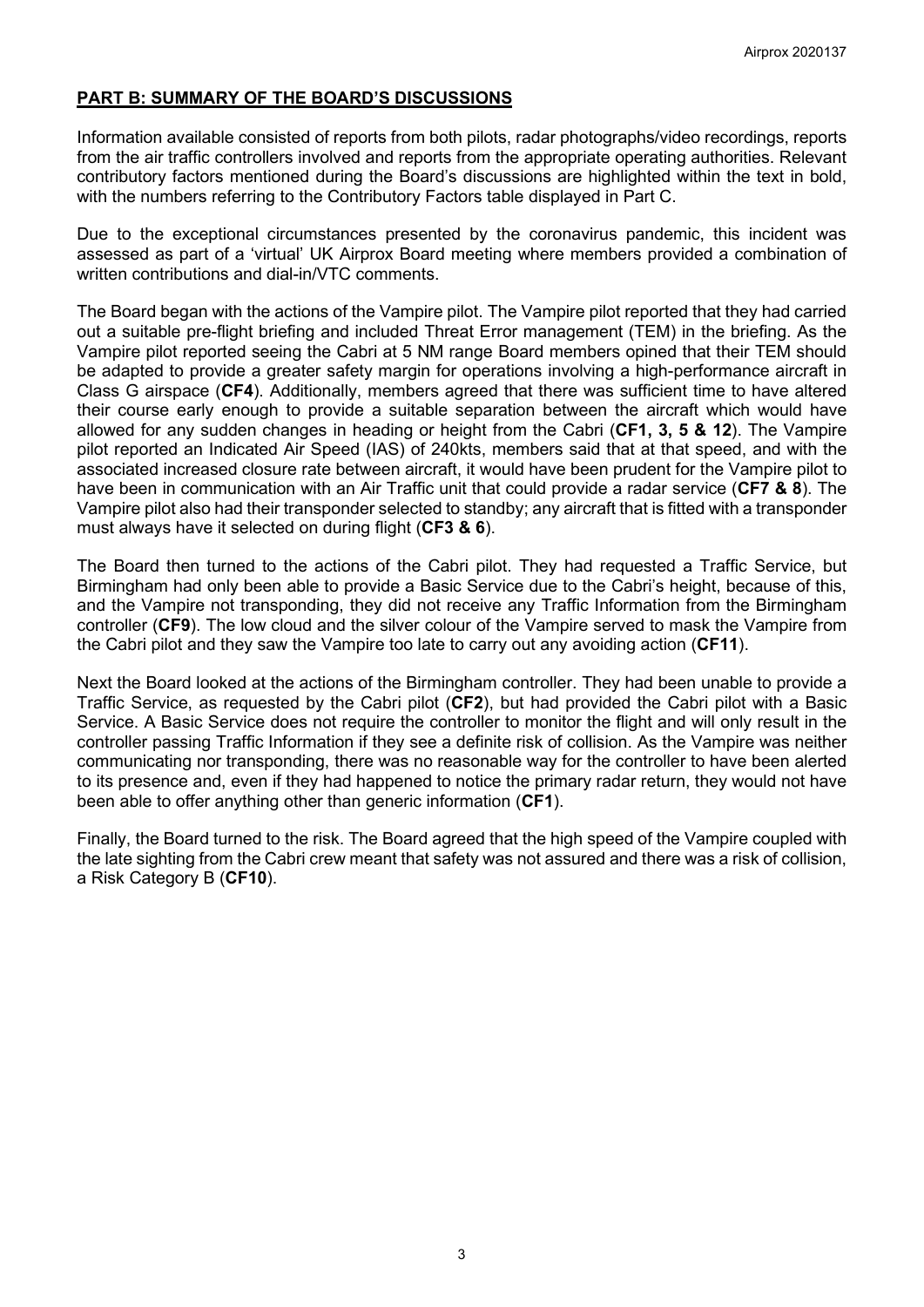# **PART C: ASSESSMENT OF CONTRIBUTORY FACTORS AND RISK**

#### Contributory Factors:

|           | 2020137                                                        |                                                                                             |                                                                  |
|-----------|----------------------------------------------------------------|---------------------------------------------------------------------------------------------|------------------------------------------------------------------|
| <b>CF</b> | Factor                                                         | <b>Description</b>                                                                          | <b>Amplification</b>                                             |
|           | <b>Ground Elements</b>                                         |                                                                                             |                                                                  |
|           | • Situational Awareness and Action                             |                                                                                             |                                                                  |
| 1         | Contextual                                                     | • ANS Flight Information Provision                                                          | Not required to monitor the aircraft under the agreed<br>service |
| 2         | Contextual                                                     | • ANS Flight Information Provision                                                          | Controller not able to provide requested ATS                     |
|           | <b>Flight Elements</b>                                         |                                                                                             |                                                                  |
|           | • Regulations, Processes, Procedures and Compliance            |                                                                                             |                                                                  |
| 3         | <b>Human Factors</b>                                           | · Flight Operations Documentation and<br>Publications                                       | Regulations and/or procedures not complied with                  |
|           | <b>. Tactical Planning and Execution</b>                       |                                                                                             |                                                                  |
| 4         | <b>Human Factors</b>                                           | • Pre-flight briefing and flight preparation                                                |                                                                  |
| 5         | <b>Human Factors</b>                                           | • Action Performed Incorrectly                                                              | Incorrect or ineffective execution                               |
| 6         | <b>Human Factors</b>                                           | • Transponder Selection and Usage                                                           | Selected off or incorrect selection                              |
| 7         | <b>Human Factors</b>                                           | • Accuracy of Communication                                                                 | Ineffective communication of intentions                          |
| 8         | Human Factors                                                  | • Communications by Flight Crew with ANS                                                    | Pilot did not communicate with appropriate ATS provider          |
|           | • Situational Awareness of the Conflicting Aircraft and Action |                                                                                             |                                                                  |
| 9         | Contextual                                                     | • Situational Awareness and Sensory Events                                                  | Pilot had no, late or only generic, Situational Awareness        |
|           | • See and Avoid                                                |                                                                                             |                                                                  |
| 10        | Contextual                                                     | • Near Airborne Collision with Aircraft,<br>Balloon, Dirigible or Other Piloted Air Vehicle | Piloted air vehicle                                              |
| 11        | <b>Human Factors</b>                                           | • Monitoring of Other Aircraft                                                              | Late-sighting by one or both pilots                              |
| 12        | <b>Human Factors</b>                                           | • Lack of Action                                                                            | Pilot flew into conflict                                         |

Degree of Risk: B.

Safety Barrier Assessment<sup>[3](#page-3-0)</sup>

In assessing the effectiveness of the safety barriers associated with this incident, the Board concluded that the key factors had been that:

#### **Ground Elements:**

**Situational Awareness of the Confliction and Action** were assessed as **not used** because the Cabri G was under a Basic Service and the controller was not required to monitor the aircraft.

#### **Flight Elements:**

**Regulations, Processes, Procedures and Compliance** were assessed as **ineffective** because the Vampire pilot had selected their transponder to standby even though an aircraft fitted with a transponder must always have it selected on whilst airborne, and they did not give way to the Cabri G2.

**Tactical Planning and Execution** was assessed as **ineffective** because the Vampire pilot did not allow sufficient separation between themselves and the Cabri G2, was not communicating with an appropriate ATS whilst flying at high speed, did not conduct a suitable level of pre-flight planning regarding other airspace users and was not transponding.

<span id="page-3-0"></span><sup>&</sup>lt;sup>3</sup> The UK Airprox Board scheme for assessing the Availability, Functionality and Effectiveness of safety barriers can be found on the [UKAB Website.](http://www.airproxboard.org.uk/Learn-more/Airprox-Barrier-Assessment/)